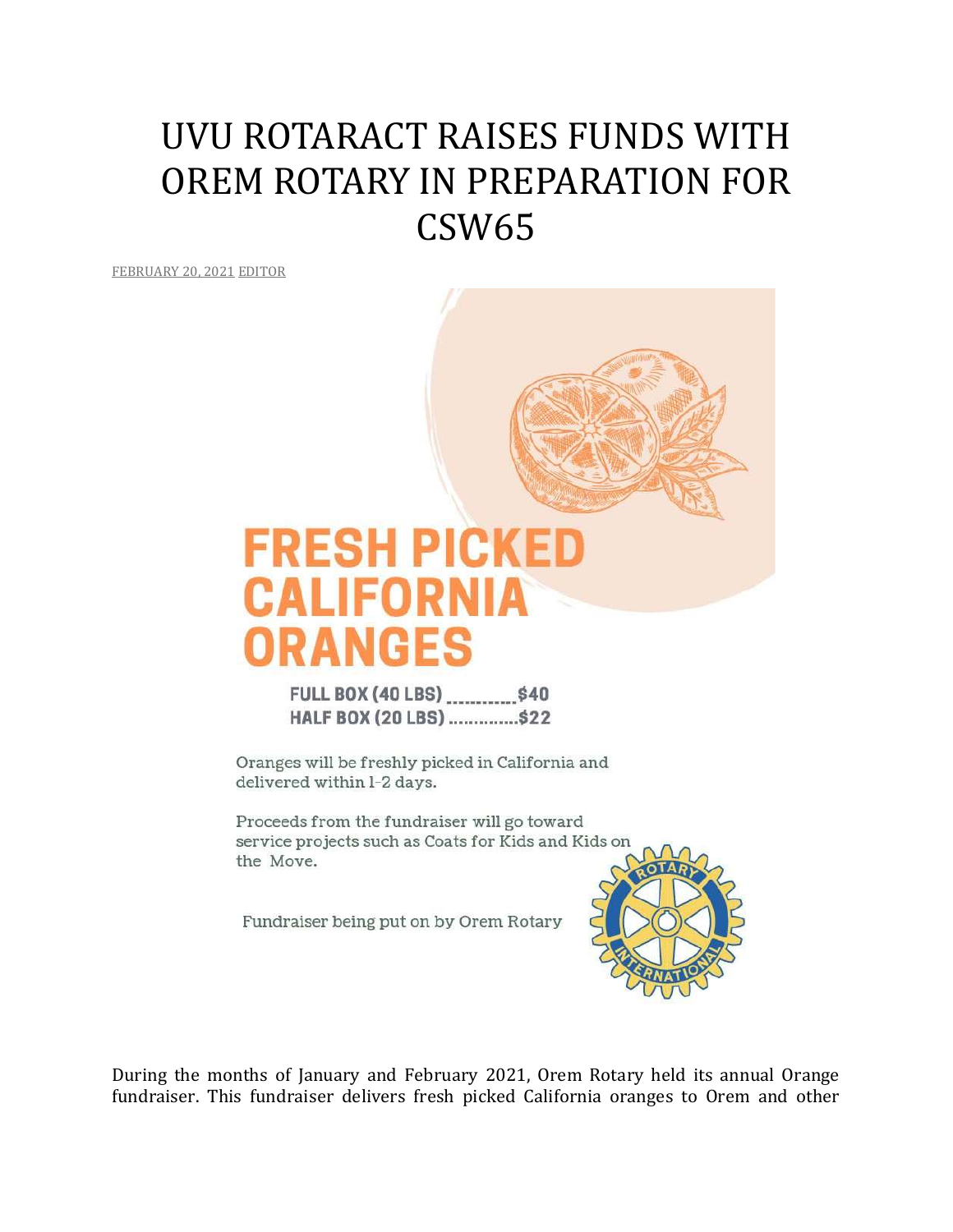nearby residents. The money donated by those who buy oranges is indispensable to accomplishing Orem Rotary Initiatives, such as Coats for Kids, which provides winter coats to children in need.

Members of the Orem Rotary did a very good job with this service project. Among the leaders I would like to name Orem Rotary President Dean Robinson who sold 31 boxes, and Orem Rotary President-designate Lynn Hillstead who sold 25.5 boxes. In total Orem Rotary members sold 140 boxes for \$5,600.



*Best fundraisers: Dean Robinson ( L ) and Lynn Hillstead ( R )*

UVU Rotaract contributed to this Orem Rotary service project as a continued partnership between students and local Rotarians. During December 2020 UVU Rotaract contributed to the Orem Rotary fundraising *[campaign](http://utahimf.org/archives/5838) to support Coats for Kids project.*

This year, Utah Valley University Rotaract welcomed several new members to the club, who supported Orem Rotary by participating in this fundraiser: Jeff Hibbard, Cody Conklin, Dallas Karren, and Byan Alghanmi each sold boxes of oranges to family members, neighbors, and coworkers. In total, the club sold \$800 worth of oranges to more than 25 people.

Not only does this money support community service endeavors, it is also an essential initiative for UVU Rotaract to contribute to the visit of UVU and Orem Rotary delegation and presentation at the 65th session of the United Nations Commission on the Status of Women (CSW65) next month. For the first time, this highest UN gender-focused forum will be held virtually, allowing more participants from all around the world to attend than ever before. Our delegation will be led by Dallas Karren, President of the Utah International Mountain Forum (UIMF) a coalition of student clubs at UVU. We are scheduled to speak about UVUs advocacy for mountain women and families, state of Utah as one of the models of sustainable development and students' role in those activities on March 22, 2021. UIMF, Orem Rotary and Rotaractors have been highlighted already in the official statement *[E/CN.6/2021/NGO/125,](http://utahimf.org/archives/5889)* distributed by UN ECOSOC as an official document on 13 December 2020.